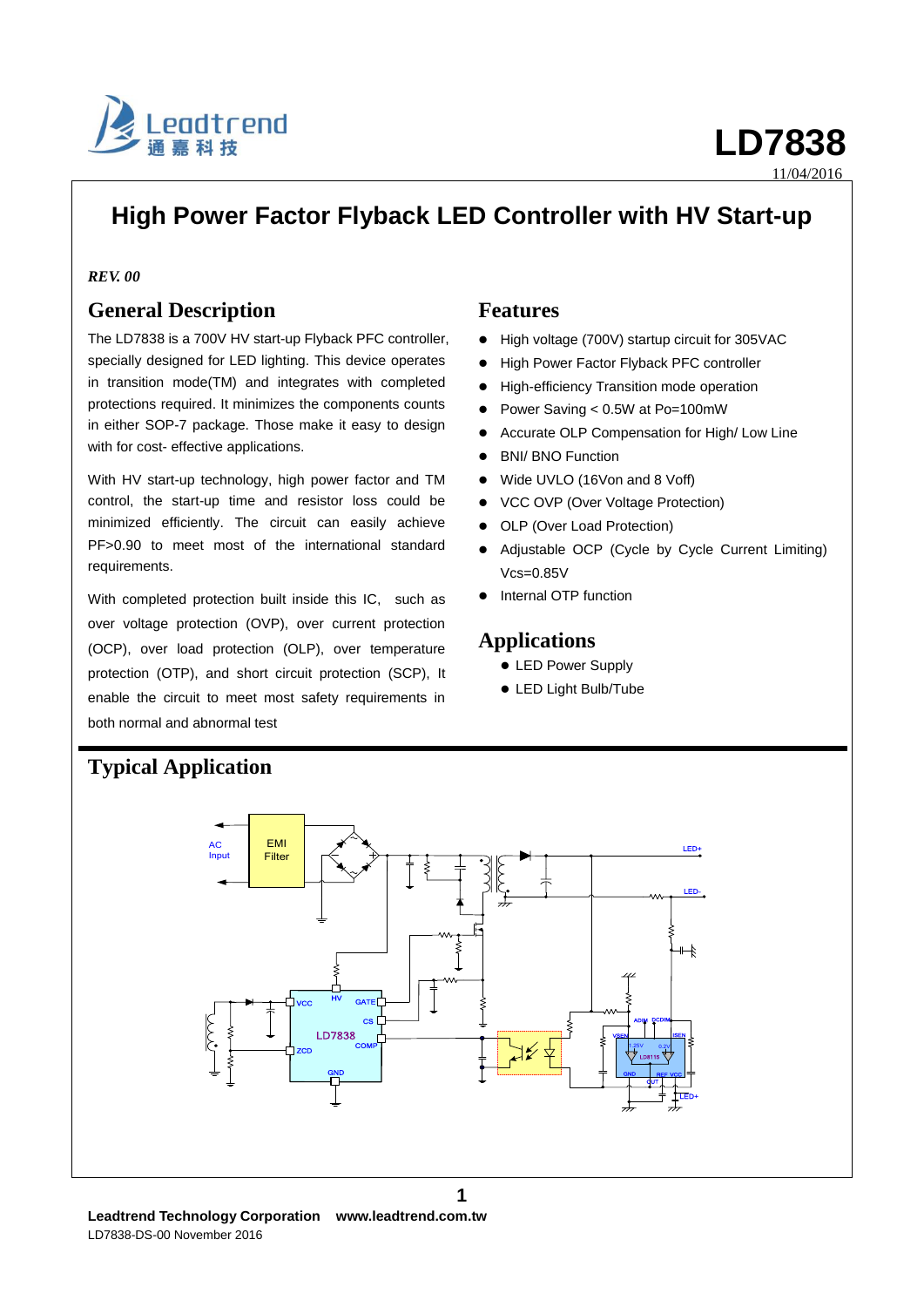

# **Pin Configuration**



YY: Year code<br>WW: Week code WW: Week code<br>PP: Production Production code

# **Ordering Information**

| <b>Part number</b> | <b>Top Mark</b><br>Package |           | <b>Shipping</b>   |
|--------------------|----------------------------|-----------|-------------------|
| LD7838 GR          | SOP-7                      | LD7838 GR | 2500 /tape & reel |

The LD7838 is ROHS compliant/ green packaged.

# **Protection Mode**

| <b>Part number</b> | <b>BNI/BNO</b> | <b>VCC OVP</b> | <b>ZCD OVP</b> | <b>OLP</b>    | Output diode<br><b>Short</b> |
|--------------------|----------------|----------------|----------------|---------------|------------------------------|
| LD7838             | Yes            | Auto recovery  | Auto recovery  | Auto recovery | Auto recovery                |

# **Pin Descriptions**

| <b>Pin</b>     | <b>NAME</b> | <b>FUNCTION</b>                                                                                                                                                                                                         |
|----------------|-------------|-------------------------------------------------------------------------------------------------------------------------------------------------------------------------------------------------------------------------|
|                | <b>ZCD</b>  | Quasi resonance detector and programmable maximum ON-time.                                                                                                                                                              |
| $\overline{2}$ | <b>COMP</b> | Feedback pin. Connect a photo-coupler to close the control loop to<br>achieve regulation.                                                                                                                               |
| 3              | CS.         | Current sense pin, connect it to sense the MOSFET current for OCP                                                                                                                                                       |
| 4              | <b>GND</b>  | Ground                                                                                                                                                                                                                  |
| 5              | <b>OUT</b>  | Gate drive output to drive the external MOSFET                                                                                                                                                                          |
| 6              | <b>VCC</b>  | Power source VCC pin                                                                                                                                                                                                    |
| 8              | HV          | Connect this pin to positive terminal of main bulk cap to provide the<br>startup current for controller. When Vcc is UVLO on, the HV loop will<br>open and turn off internal current source to minimize the power loss. |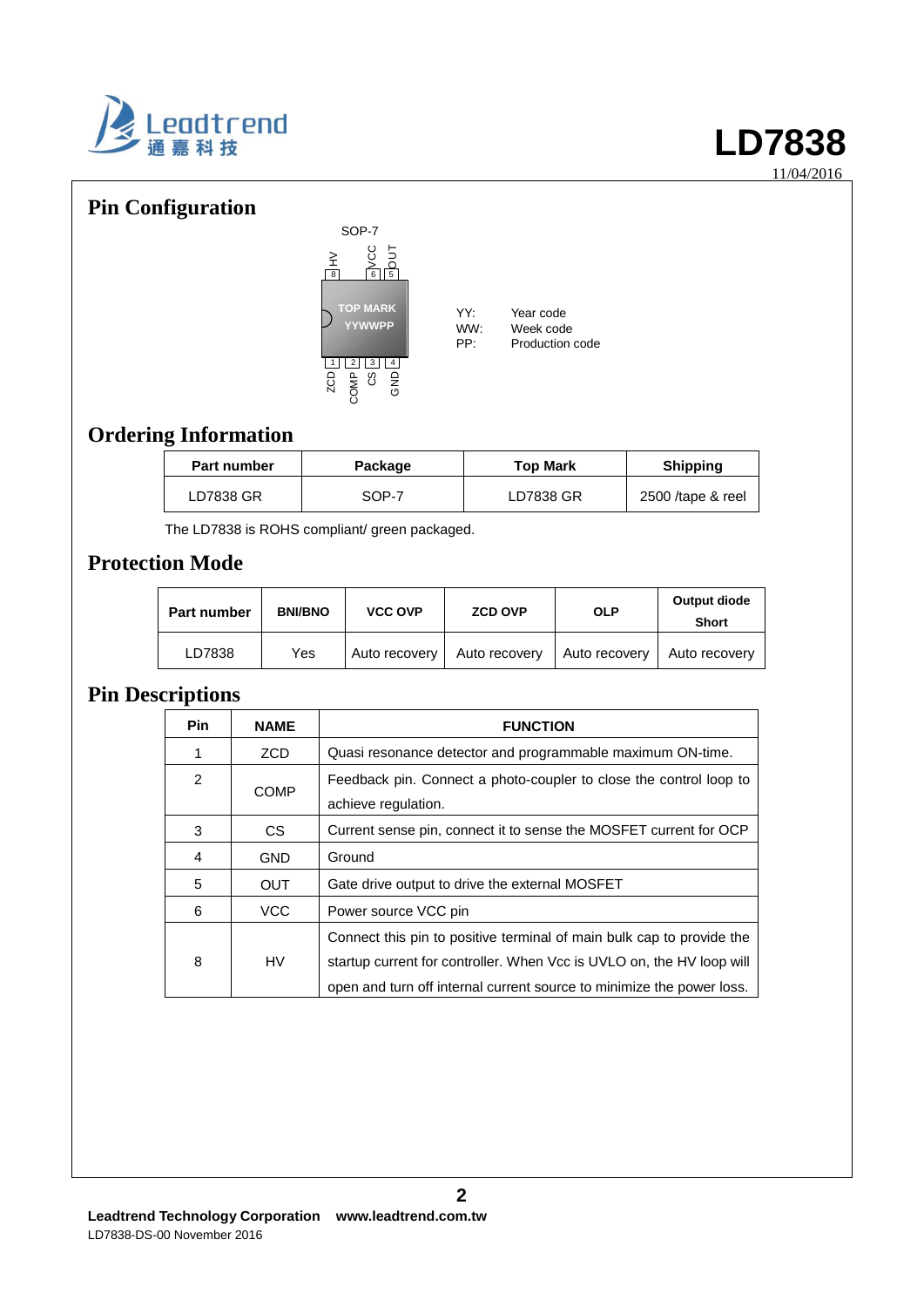



**Leadtrend Technology Corporation www.leadtrend.com.tw** LD7838-DS-00 November 2016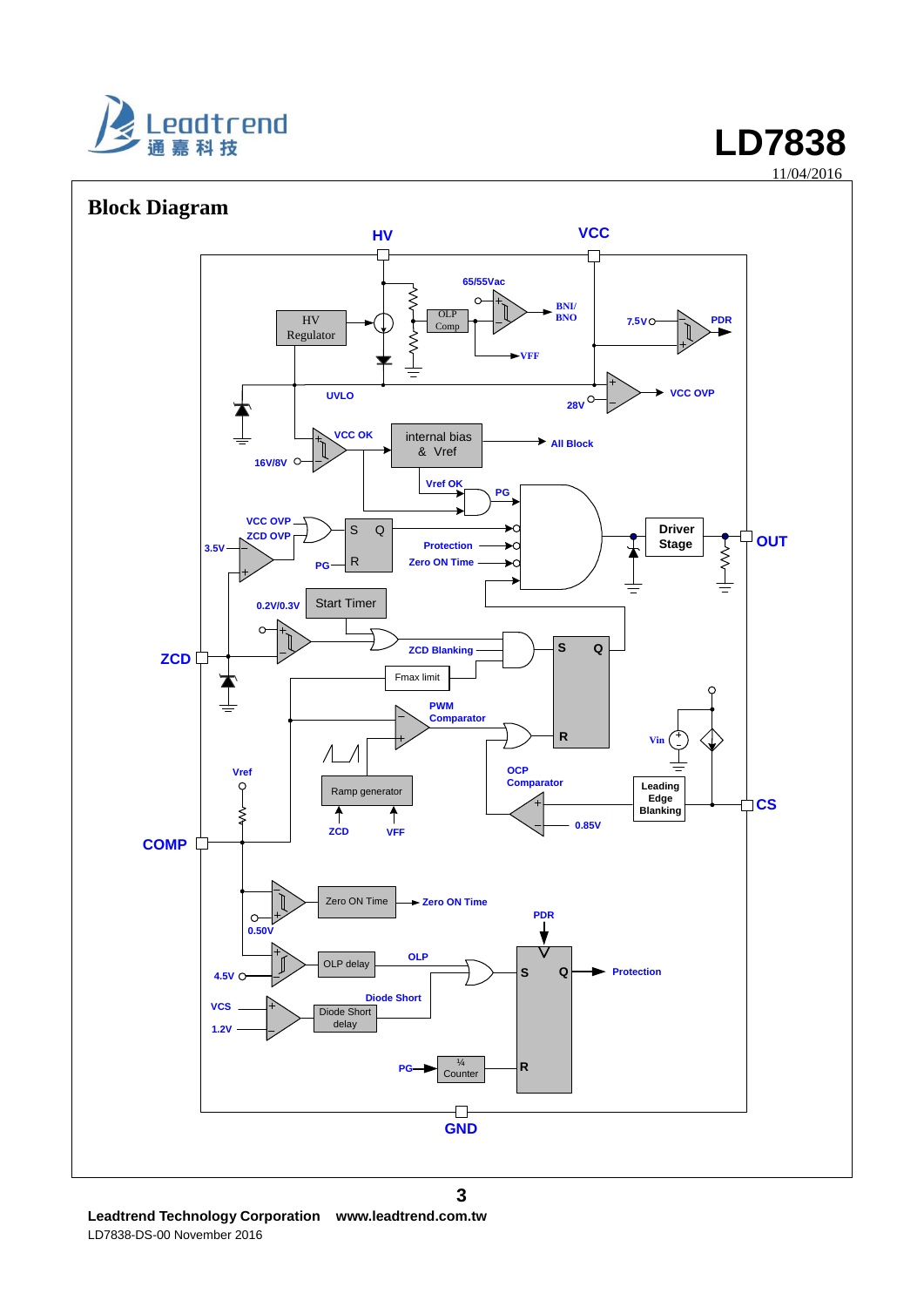

## **Absolute Maximum Ratings**

|                                                                    | $-0.3V - 30V$                      |
|--------------------------------------------------------------------|------------------------------------|
|                                                                    | $-0.3V - 700V$                     |
|                                                                    | $-0.3V - VCC + 0.3V$               |
|                                                                    | $-0.3V - 6V$                       |
|                                                                    | $150^{\circ}$ C                    |
|                                                                    | $-65^{\circ}$ C ~ 150 $^{\circ}$ C |
|                                                                    | $160^{\circ}$ C/W                  |
| Power Dissipation (SOP-7, at Ambient Temperature = $85^{\circ}$ C) | 250mW                              |
|                                                                    | $260^{\circ}$ C                    |
| ESD Voltage Protection, Human Body Model (Except HV pin)           | 2.5KV                              |
|                                                                    | 250 V                              |

#### **Caution:**

Stress exceeding Maximum Ratings may damage the device. Maximum Ratings are stress ratings only. Functional operation above the Recommended Operating Conditions is not implied. Extended exposure to stress above Recommended Operating Conditions may affect device reliability.

## **Recommended Operating Conditions**

| ltem                           | Min.  | Max. | Unit |
|--------------------------------|-------|------|------|
| Supply VCC Voltage             | 9.5   | 27.5 | V    |
| VCC pin capacitor              | 4.7   | 22   | μF   |
| Operating Junction Temperature | $-40$ | 125  | °C   |
| Comp pin capacitor             | 0.22  | 10   | μF   |

Note:

1. It's essential to connect VCC pin with a SMD ceramic capacitor  $(0.1 \mu F \sim 0.47 \mu F)$  to filter out the undesired switching noise for stable operation. This capacitor should be placed close to IC pin as possible.

2. The VCC capacitor is only for IC used and cannot parallel with other devices.

3. Connecting a capacitor to COMP pin is also essential to filter out the undesired switching noise for stable operation.

**4**

4. The small signal components should be placed close to IC pin as possible.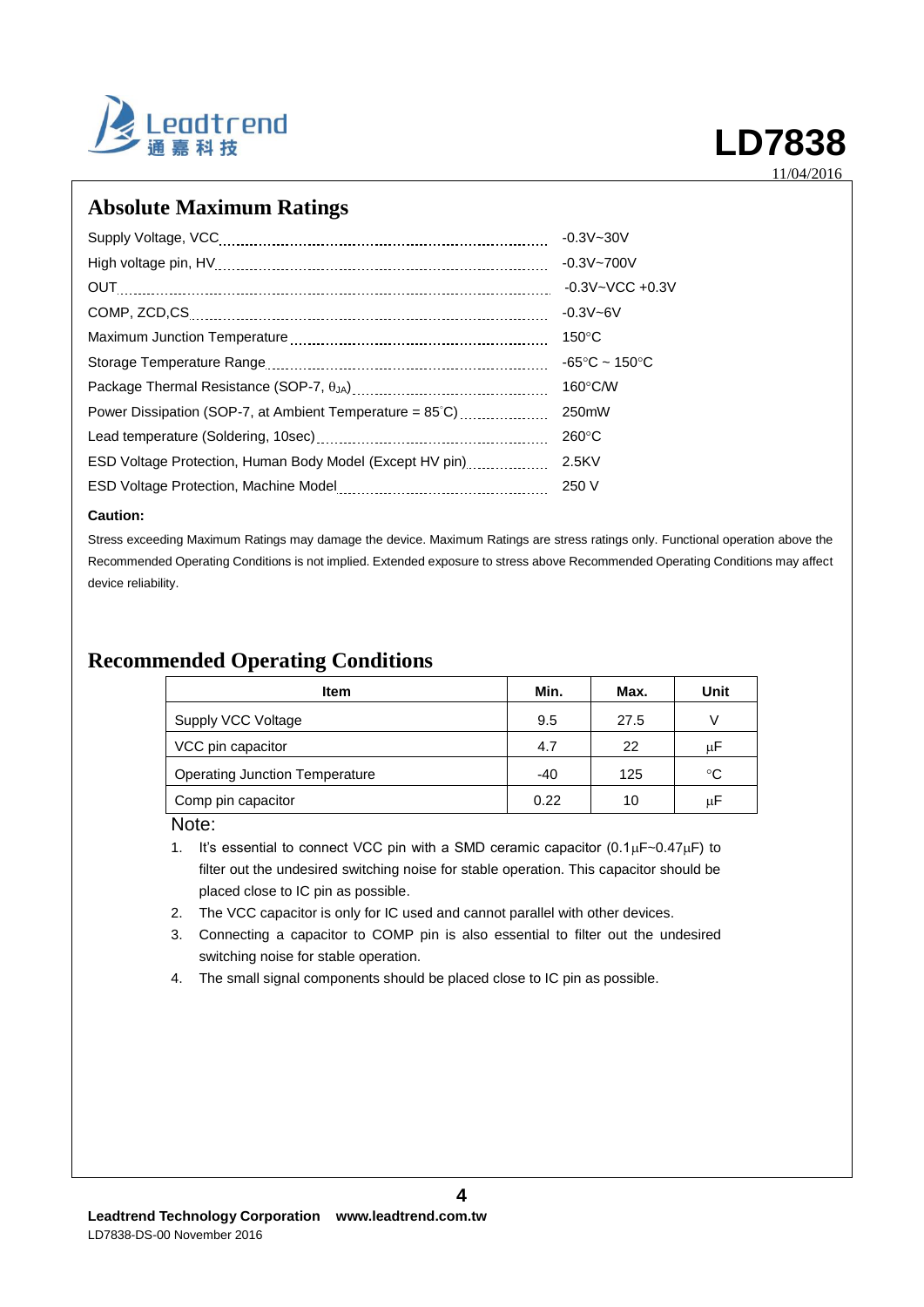

## **Electrical Characteristics**

 $(V_{CC} = 15.0V, T_A = 25^{\circ}C$  unless otherwise specified.)

| <b>PARAMETER</b>                                   | <b>CONDITIONS</b>                                        | <b>SYMBOL</b>          | <b>MIN</b> | <b>TYP</b> | <b>MAX</b> | <b>UNITS</b> |
|----------------------------------------------------|----------------------------------------------------------|------------------------|------------|------------|------------|--------------|
| <b>High voltage Supply(HV Pin)</b>                 |                                                          |                        |            |            |            |              |
| High-voltage current Source                        | $HV = 180 VDC$                                           | IHV                    |            | 1.8        |            | mA           |
| Off-state Leakage current                          | $V_{CC}$ > $V_{UV}$ <sub>ON</sub> , HV=500 $V_{DC}$      | <b>IHV_OFF</b>         |            |            | 30         | μA           |
| Brown-in Level                                     |                                                          | V <sub>HVBI</sub>      |            | 90         | 100        | $\vee$       |
| <b>HV Pin Hysteresis</b>                           | V <sub>HVBI</sub> - V <sub>HVBO</sub>                    | $\Delta$ VHV           |            | 10         |            | $\vee$       |
| <b>Supply Voltage (VCC Pin)</b>                    |                                                          |                        |            |            |            |              |
| <b>Startup Current</b>                             | V <sub>CC</sub> <v<sub>UV ON</v<sub>                     | $I_{ST}$               |            | 75         | 95         | μA           |
|                                                    | $V_{\text{COMP}}=0V$ , ZCD=0                             | $IOP\_LO$              |            | 1          |            | mA           |
| <b>Operating Current</b>                           | $V_{\text{COMP}}=3V, ZCD=0$                              | $I_{OP_HI}$            |            | 1.5        |            | mA           |
| (with 1nF load on OUT pin)                         | V <sub>cc</sub> / ZCD OVP, OLP, CS<br>short, Diode short | lop_pro                |            | 0.3        |            | mA           |
| UVLO (OFF)                                         |                                                          | V <sub>UV_OFF</sub>    |            | 8          |            | $\vee$       |
| UVLO (ON)                                          |                                                          | V <sub>UV_ON</sub>     |            | 16         |            | $\vee$       |
| HV<br>Self<br><b>Bias</b><br>(Linear<br>Regulator) |                                                          | VLDO LO                |            | 9.8        |            | $\vee$       |
| De-Latch VCC Voltage                               | PDR(Power Down Reset)                                    | <b>V<sub>PDR</sub></b> |            | 7.5        |            | $\vee$       |
| VCC OVP Level                                      |                                                          | V <sub>CC_OVP</sub>    | 27         |            | 29         | $\vee$       |
| VCC/ ZCD OVP De-bounce<br>Time                     | $\star$                                                  | T <sub>DEB</sub> OVP   |            | 250        |            | μS           |
| <b>Voltage Feedback(Comp Pin)</b>                  |                                                          |                        |            |            |            |              |
| Short circuit current                              | $V_{COMP} = 0$                                           | <b>ICOMP</b>           |            | 0.5        |            | mA           |
| Open loop voltage                                  |                                                          | V <sub>CMP_OPEN</sub>  |            | 5.3        |            | $\vee$       |
| <b>OLP Trip Level</b>                              |                                                          | VOLP                   |            | 4.5        |            | $\vee$       |
| Zero ON-time Threshold                             |                                                          | $V_{\text{CMP\_ZOT}}$  |            | 0.5        |            | $\vee$       |
| OLP Delay Time                                     | $\star$                                                  | TDEB_OLP               |            | 285        |            | ms           |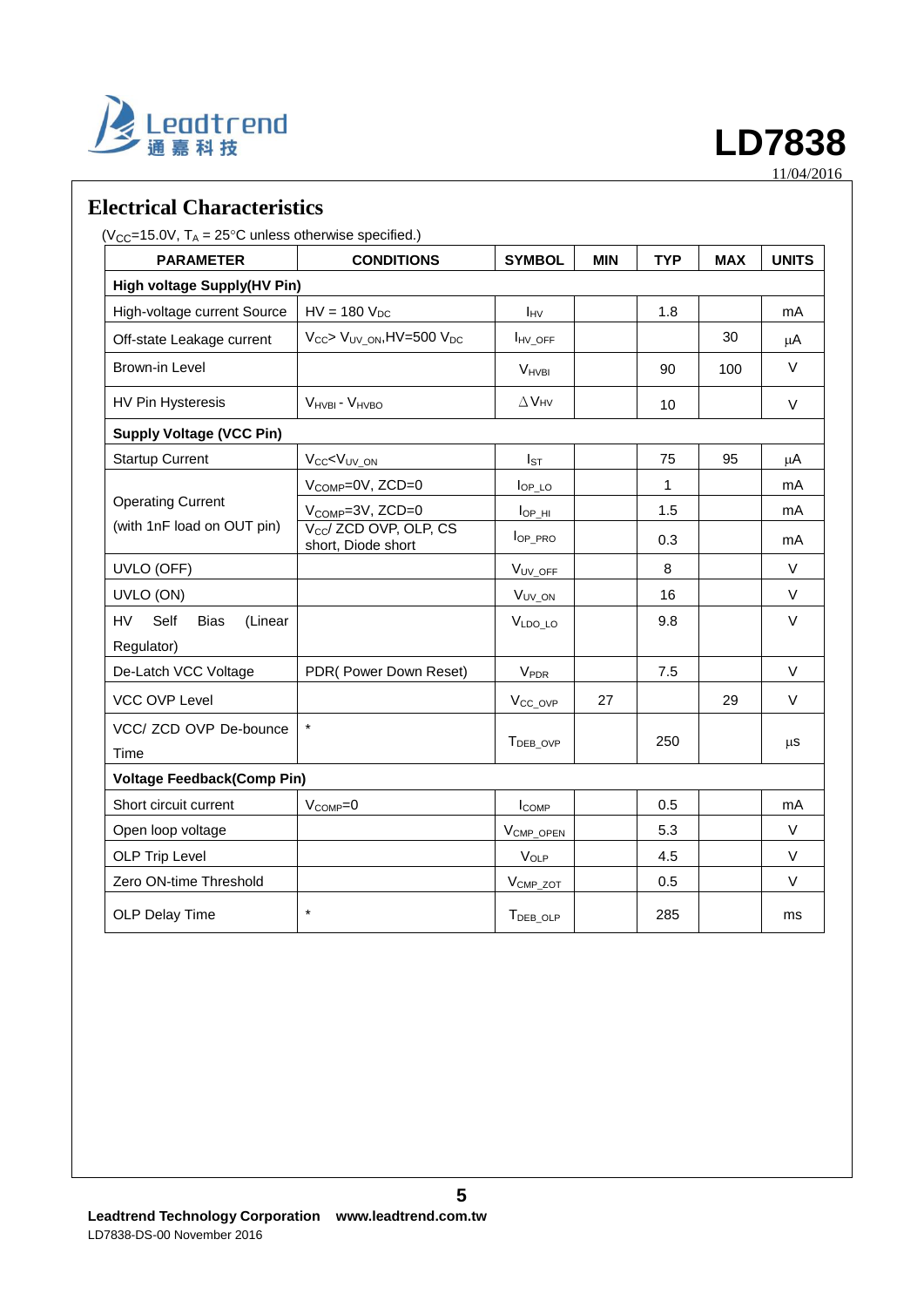

| <b>PARAMETER</b>                                                       | <b>CONDITIONS</b>                               | <b>SYMBOL</b>           | <b>MIN</b> | <b>TYP</b>     | <b>MAX</b> | <b>UNITS</b> |
|------------------------------------------------------------------------|-------------------------------------------------|-------------------------|------------|----------------|------------|--------------|
| Zero Current Detector (ZCD Pin)                                        |                                                 |                         |            |                |            |              |
| <b>Upper Clamp Voltage</b>                                             | $IDET=100µA$                                    | V <sub>ZH</sub>         |            | 4.7            | ä,         | V            |
| Lower Clamp Voltage                                                    | $I_{\text{DET} = -2mA}$                         |                         | 0          |                | $-0.3$     | V            |
|                                                                        |                                                 | <b>V<sub>ZCD</sub></b>  | 0.15       | 0.2            | 0.25       | V            |
| Input Voltage Threshold                                                | Hysteresis                                      | <b>VH<sub>zCD</sub></b> |            | 0.1            |            | $\vee$       |
| Input bias current                                                     | V <sub>ZCD</sub> =1V~4V, OUT=Low                | IzCD_BIAS               | 0.0        |                | 1.0        | μA           |
| <b>ZCD OVP Threshold</b>                                               |                                                 | V <sub>ZCD_OVP</sub>    | 3.3        | 3.5            | 3.7        | V            |
| ZCD OVP De-bounce                                                      | $\star$                                         | T <sub>DEB_OVP</sub>    |            | 250            |            | μS           |
| Minimum (ON+OFF)-Time                                                  |                                                 |                         |            |                |            |              |
| Minimum (ON+OFF)-Time                                                  | Fmax(300kHz),                                   | $T_{F\_MAX}$            |            | 3.3            |            | μS           |
| <b>Gate Drive Output (OUT Pin)</b>                                     |                                                 |                         |            |                |            |              |
| <b>Output Low Level</b>                                                | $V_{CC}$ =15V, $I_{SINK}$ =20mA                 | $V_{G\_LO}$             | $\Omega$   |                | 0.5        | V            |
| Output High Level                                                      | V <sub>CC</sub> =15V, I <sub>SOURCE</sub> =20mA | $V_{G_HH}$              | 10         |                | 14         | V            |
| <b>Rising Time</b>                                                     | $V_{CC}$ =15V, CL=1000pF(*)                     | $T_{G\_RISE}$           |            | 250            |            | ns           |
| <b>Falling Time</b>                                                    | $V_{CC} = 15V$ , CL=1000pF(*)                   | $T_{G\_FALL}$           |            | 50             |            | ns           |
| <b>Current Sensing (CS Pin)</b>                                        |                                                 |                         |            |                |            |              |
| Soft Start Time                                                        | $\star$                                         |                         |            | 10             |            | ms           |
| LEB time                                                               | $\star$                                         |                         |            | 425            |            | ns           |
| <b>Current Limit</b>                                                   |                                                 | $V_{OCP_H}$             | 0.8        | 0.85           | 0.9        | V            |
| <b>OCP Compensation Current</b>                                        | Vin=1/100*HV                                    |                         |            |                |            |              |
|                                                                        | $I_{OCP} = 1/50$ <sup>*</sup> $V_{IN}$          | locp                    |            | 200            |            | μA/V         |
| Current Limit-2 for diode                                              |                                                 | V <sub>OCP2</sub>       | 1          | 1.2            | 1.4        | V            |
| short protection                                                       |                                                 |                         |            |                |            |              |
| Delay Time of Diode Short                                              | $\star$                                         | T <sub>DEB_DSP</sub>    |            | $\overline{7}$ |            | <b>Times</b> |
| Protection                                                             |                                                 |                         |            |                |            |              |
| Internal OTP (Over Temp. Protection)                                   |                                                 |                         |            |                |            |              |
| OTP Trip level                                                         |                                                 |                         |            | 140            |            | $^{\circ}C$  |
| <b>OTP Hysteresis</b><br>$N$ loto: $\binom{7}{1}$ Cuprantand by Denian | $\star$                                         |                         |            | 30             |            | $^{\circ}C$  |

Note: (\*) Guaranteed by Design.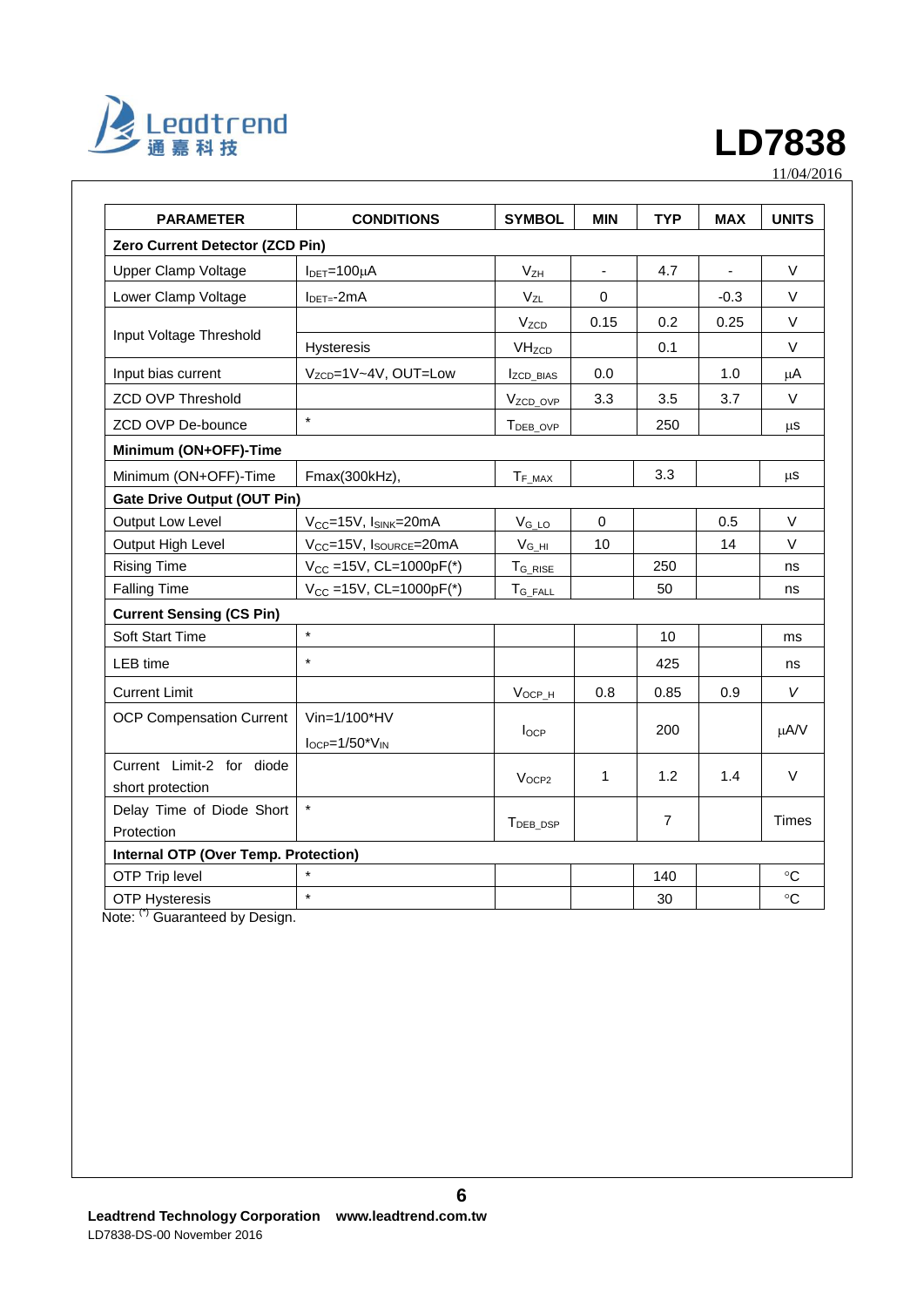



**Leadtrend Technology Corporation www.leadtrend.com.tw** LD7838-DS-00 November 2016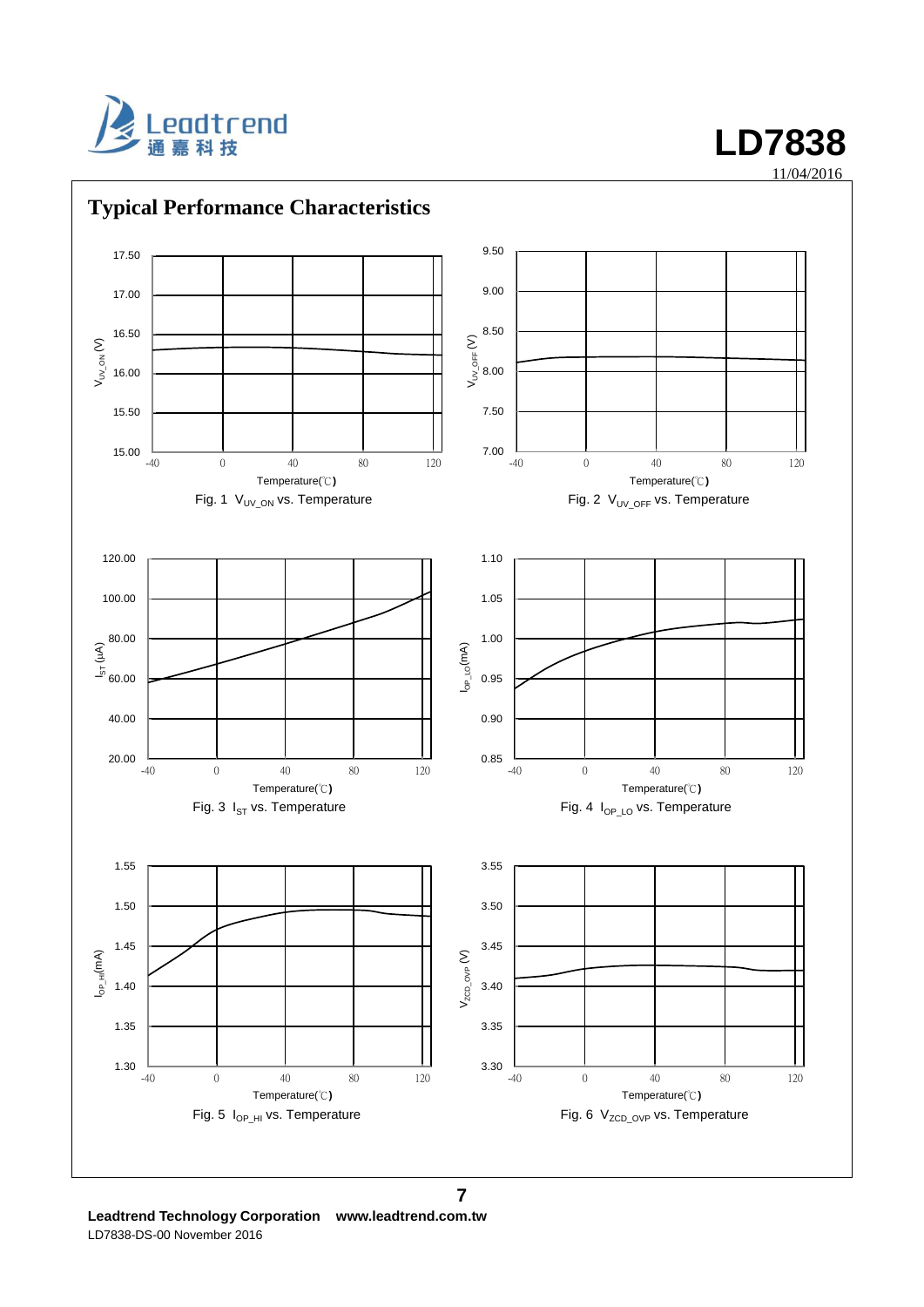



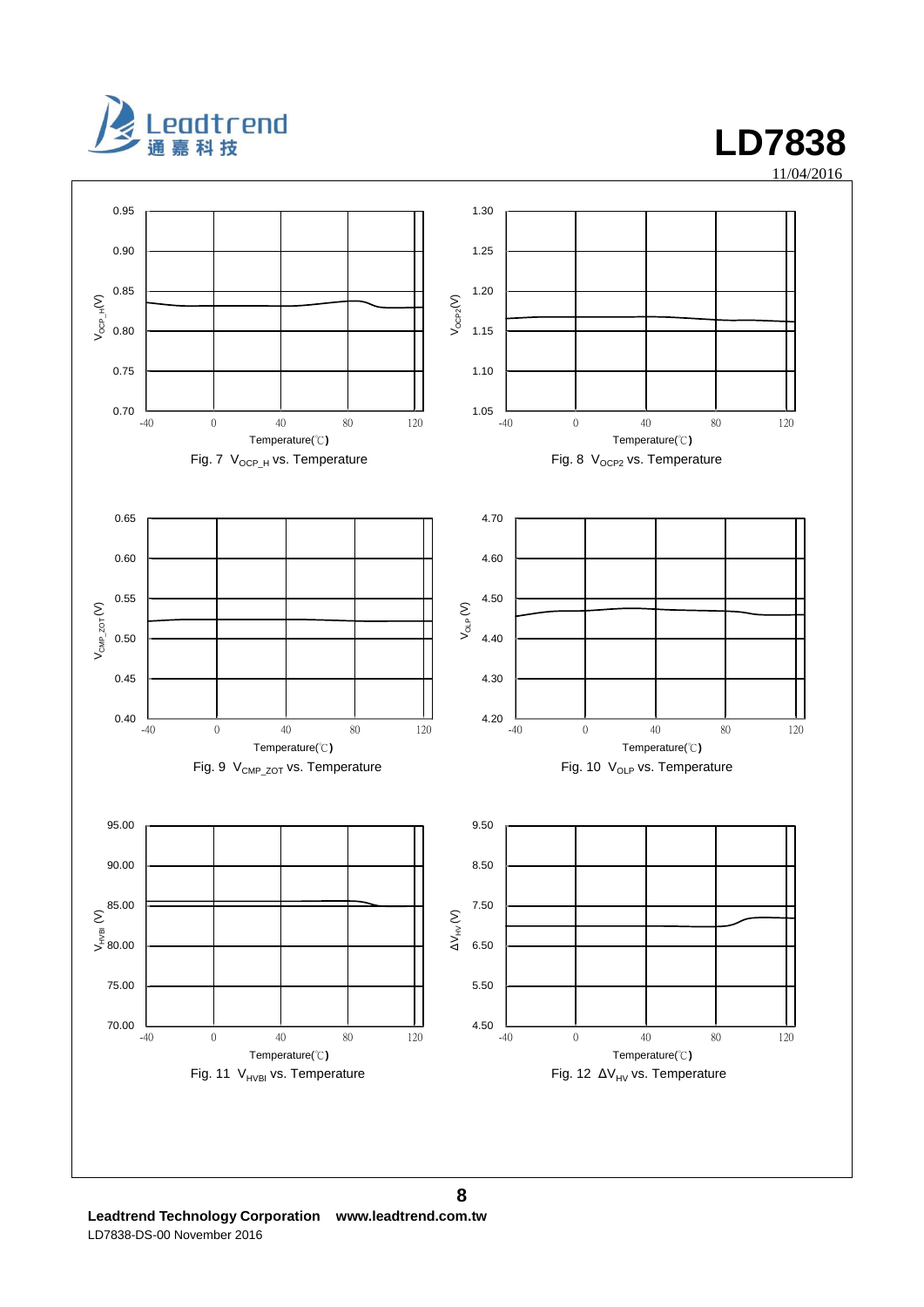

# **Application Information Operation Overview**

The LD7838 is an excellent single-stage Flyback PFC controller for LED lighting applications. It integrates more functions to reduce the external components counts and the size. Its major features are described as below.

The LD7838 is a voltage-mode TM PFC controller. The turn-on time of the switch is fixed while the turn-off time is varied in steady state. Therefore, the switching frequency varies in accordance with the input voltage variation. The LD7838 features over load protection, over voltage protection, over current protection, under voltage lockout and LEB of the current sensing. Also, the LD7838 requires no mains voltage sensing unlike what the other traditional current mode PFC controllers behave for power saving.

### **Internal High-Voltage Startup Circuit and Under Voltage Lockout (UVLO)**

The traditional circuit provides the startup current through a startup resistor to power up the PWM controller. However, it consumes significant power to meet the power saving requirement. In most cases, startup resistors carry large resistance. And, a larger resistor will spend more time to start up.

To achieve optimized topology, as shown in Fig. 13, LD7838 is implemented with a high-voltage startup circuit to enhance it. During startup, a high-voltage current source sinks current from the full-bridge rectifier to provide the startup current and charge Vcc capacitor C1 at the same time. On condition of VCC below UVLO(ON), the charge current will increases to 1.8mA once V<sub>CC</sub> rises above UVLO(ON) voltage threshold during start up. Meanwhile, it consumes only  $75\mu A$  for  $V_{CC}$  supply current, that most of the HV current is

#### 11/04/2016

reserved to charge the  $V_{CC}$  capacitor. In using such configuration, the turn-on delay time will be almost no difference either in low-line or high-line conditions.

Once the  $V_{CC}$  voltage rises higher than UVLO(on) to power on the LD7838 and further to deliver the gate drive signal, the high-voltage current source will be disabled and the supply current is provided from the auxiliary winding of the transformer. Therefore, it would eliminate the power loss on the startup circuit and perform highly power saving.

An UVLO comparator is embedded to detect the voltage on the Vcc pin to ensure the supply voltage enough to power on the LD7838 PWM controller and in addition to drive the power MOSFET. As shown in Fig. 14, a hysteresis is provided to prevent the shutdown from the voltage dip during startup.

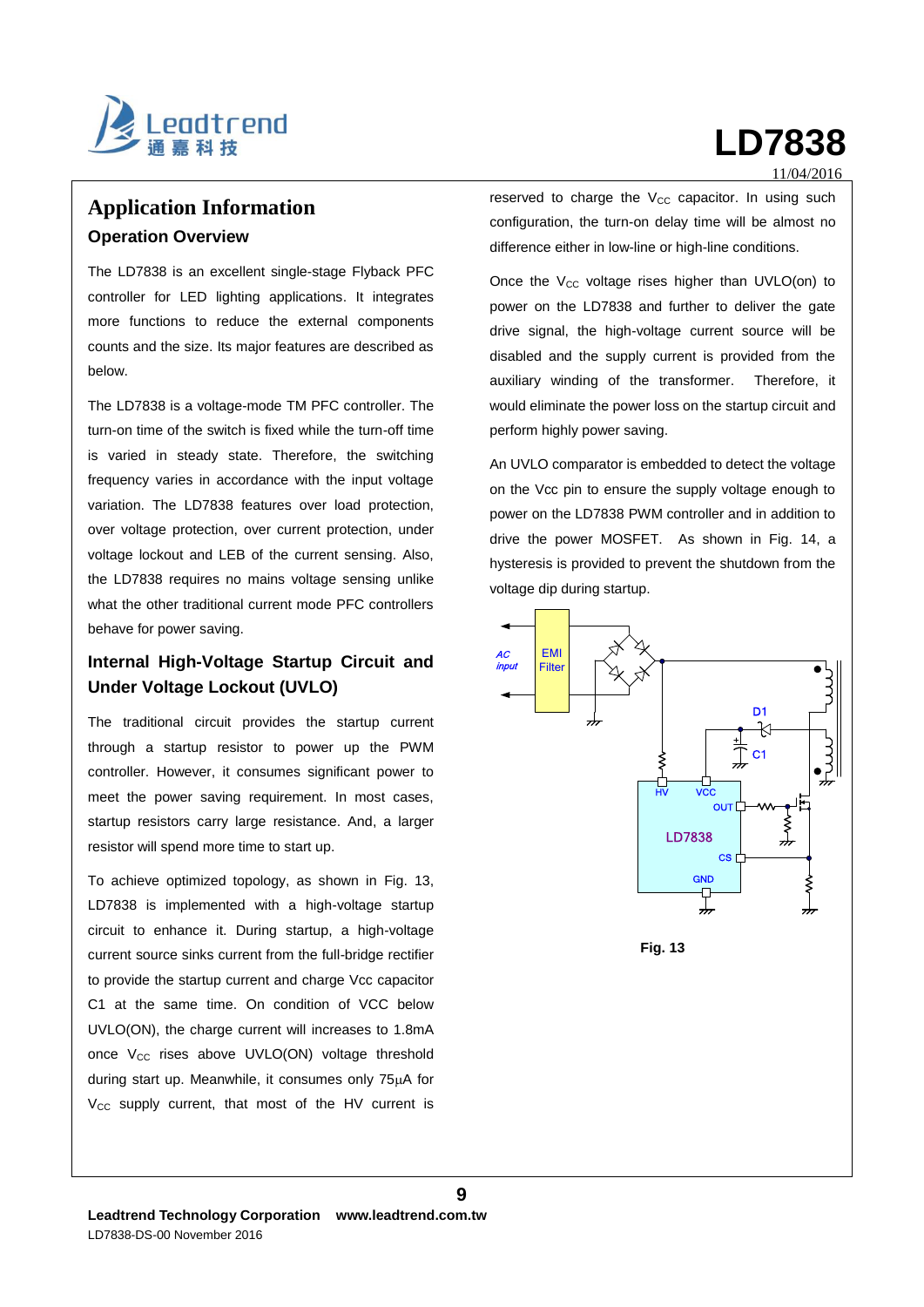



**Fig. 14**

### **Ramp Generator Block and Zero Current Detection (ZCD)**

Fig. 15 shows typical ramp generator block and ZCD block. The comp pin voltage and the output of the ramp generator block are compared to determine the MOSFET ON-time, as shown in Fig. 16.

A greater comp voltage produces more ON-time. Using an external resistor connected to ZCD pin to set the desired slope of the internal ramp, the user may program the maximum ON-time. Alternatively, the ON-time will also achieve its maximum when COMP pin voltage trip OLP trigger point.

The maximum ON-time should be set according to the condition of the transformer, lowest AC line voltage, and maximum output power. A choice of optimum resistor value would result in best performance.

11/04/2016 It shuts down the drive output if COMP pin voltage falls below zero ON-time threshold. This optimizes the

The Zero Current Detection block will detect auxiliary winding signal to drive MOSFET as ZCD pin voltage drops to 0.2V. As ZCD pin voltage drop to 0.2V, the current through the transformer is below zero. This feature enables transition-mode operation. The ZCD comparator would not operate if ZCD pin voltage remains at above 0.3V. Once it drops below 0.2V, the zero current detector will act to turn on the MOSFET.

efficiency in power saving in most conditions.





Fig. 4 shows typical ZCD-related waveforms. Since ZCD pin carries some capacitance, it produces some delay to the turn-on time caused from Rz1. During delay time, the junction capacitor of the MOSFET resonates with the primary inductor of the transformer and the drain-source voltage  $(V_{DS})$  decreases accordingly. So, the MOSFET consumes less voltage to turn on and it therefore minimizes the power dissipation.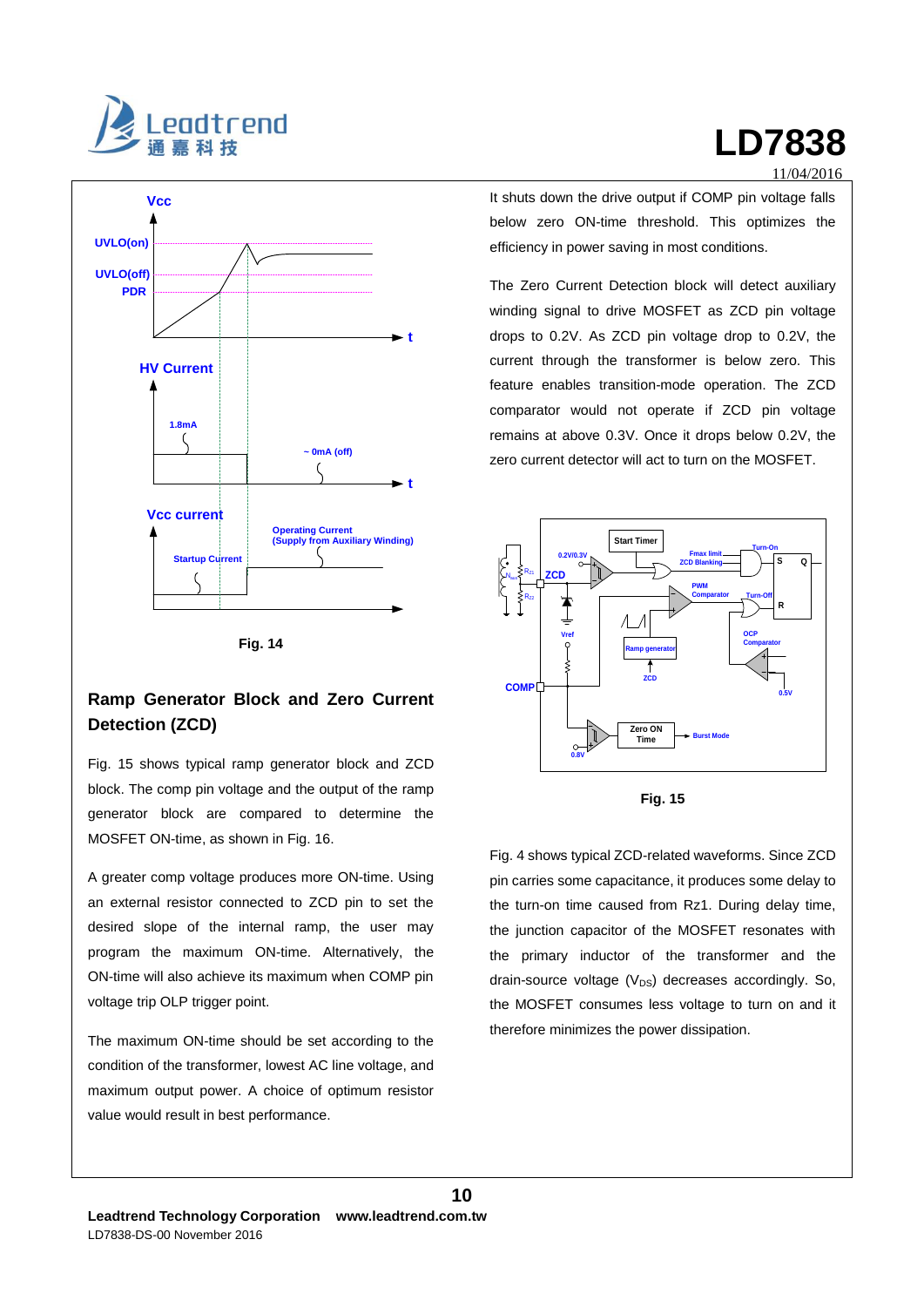



#### **Brown in/out Protection**

The LD7838 features Burn-in/out function on HV pin. As the built-in comparator detects the half wave rectify line voltage condition, it will shut off the controller to prevent from any damage. When  $V_{HVEO}$ , the gate output will remain off even when the Vcc already reaches UVLO(ON). It therefore forces the Vcc hiccup between UVLO(ON) and UVLO(OFF). Unless the line voltage rises over  $V_{HVBI}$ , the gate output will not start switching even as the next UVLO(ON) is tripped. A hysteresis is implemented to prevent the false-triggering during turn-on and turn-off.

### **Programming Maximum ON-time**

LD7838 features adjustable maximum ON-time to limit power output in abnormal operation. The selection of maximum ON-time is subject to ZCD resistance as shown in Fig. 17. ZCD resistance can be obtained from below:



The following table is a suggestion for maximum ON-time setting.

|                                  | Max. Ton          |                   |
|----------------------------------|-------------------|-------------------|
| $R_{ZCD}$                        | (Typ.)            | <b>Suggestion</b> |
| 43k < R <sub>ZCD</sub>           | 25 <sub>µ</sub> s | 47k               |
| $22k < R_{ZCD} < 33k$            | $20\mus$          | 27k               |
| $10k$ < R <sub>zcn</sub> < $20k$ | 16 <sub>µ</sub>   | 14k               |
| R <sub>zcn</sub> <8k             | $10\mus$          | 6k                |

### **Output OVP on ZCD**

When the LED string open circuit occurs, the reflected output voltage of aux winding will cause ZCD voltage up. If the ZCD voltage runs up to 3.5V, LD7838 will enforce the gate off until the 2nd cycle of Vcc hiccup is tripped,The selection of output OVP level is subject to ZCD divide resistance as the below equation:

$$
V_{\text{OVP}} \times \frac{N_{\text{VCC}}}{N_{\text{S}}} \times \frac{R_{Z2}}{R_{Z1} + R_{Z2}} = 3.5V
$$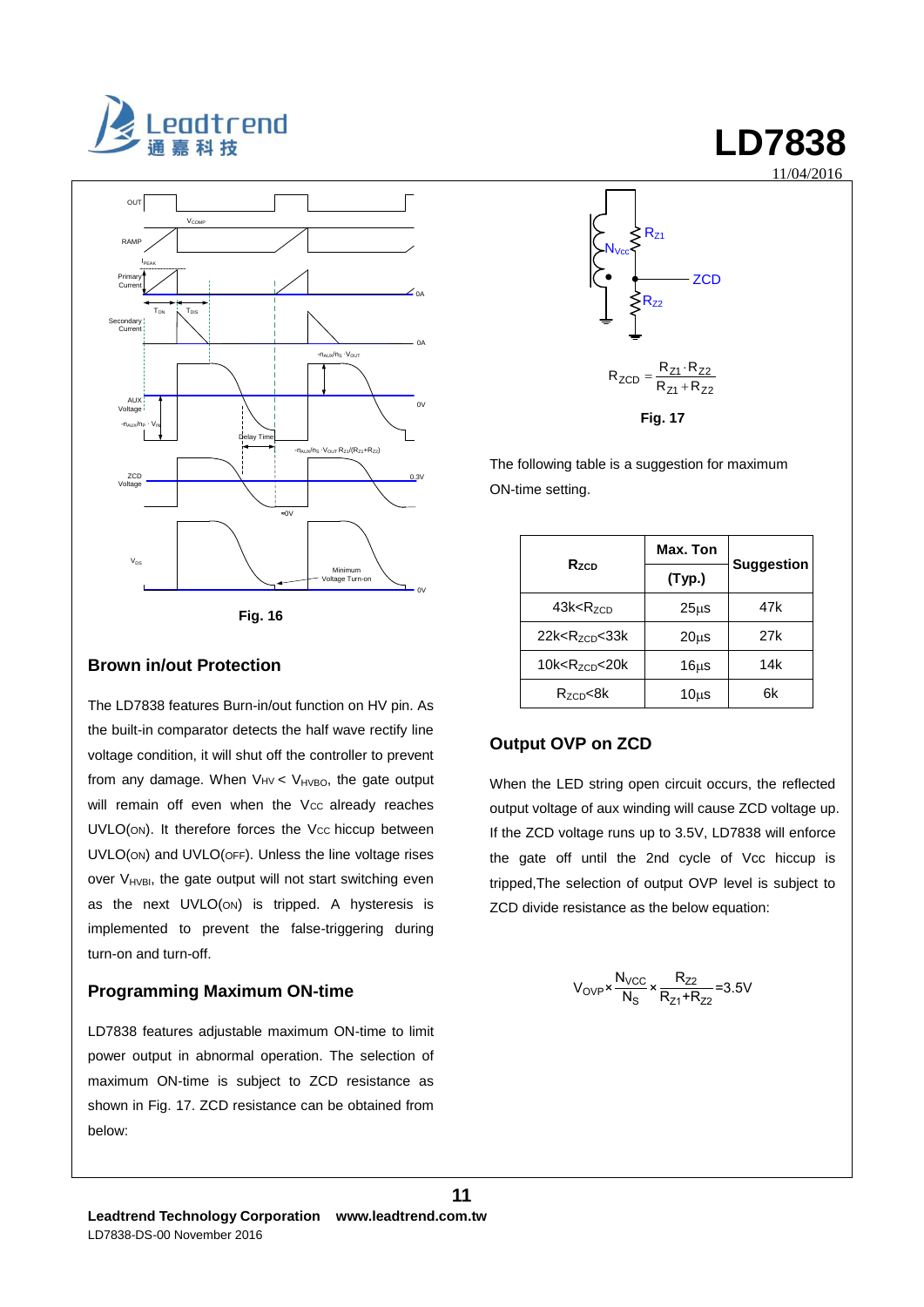

### **Output Drive Stage**

With typical 125mA/-500mA driving capability, an output stage of a CMOS buffer is incorporated to drive a power MOSFET directly. The output voltage is clamped at 13V to protect the MOSFET gate even when the VCC voltage is higher than 13V.

### **Current Sensing and Leading-edge Blanking**

The LD7838 detects the primary MOSFET current from the CS pin, which is for the pulse-by-pulse current limit. The maximum voltage threshold of the current sensing pin is set at 0.85V. From above, the MOSFET peak current can be obtained from below.

$$
I_{PEAK(MAX)} = \frac{0.85V}{R_s}
$$

A leading-edge blanking (LEB) time is included in the input of CS pin to prevent the false-trigger from the current spike. In the low power application, if the total pulse width of the turn-on spikes is less than and the negative spike on the CS pin doesn't exceed -0.3V, it could eliminated the R-C filter.

However, the total pulse width of the turn-on spike is determined by the output power, circuit design and PCB layout. It is strongly recommended to adopt a smaller R-C filter for higher power application to avoid the CS pin being damaged by the negative turn-on spike.

### **Adjustable OCP Compensation**

In general, the power converter can deliver more current at high input voltage than at low input voltage. To compensate this, an offset voltage is added to the CS signal by an internal current source (IOCP) and an external resistor (ROCP) in series between the sense resistor (Rs) and the CS pin, as shown in Fig. 18.



#### **Fig. 18**

By selecting a proper value of the resistor in series with the CS pin, the amount of compensation can be adjusted.

### **Over Load Protection (OLP) - Auto Recovery**

To protect the circuit from damage due to overload condition or output short condition, a smart OLP function is implemented in the LD7838 for it. The OLP function is an auto-recovery type protection. Fig. 19 shows the waveforms of the OLP operation. Under such fault condition, the feedback system will force the voltage loop toward saturation and thus pull up the voltage of COMP pin (VCOMP). If the VCOMP trips the OLP threshold of 4.5V and stays for over OLP delay time, the protection will be activated to turn off the gate output and to shut down the switching of power circuit. The OLP delay time is to prevent the false-trigger during the power-on and turn-off transient.

A divided-by-4 counter is implemented to reduce the average power consumption under OLP behavior.

Whenever OLP is activated, the output is latched off and the divided-by-4 counter starts to count the number of UVLO(off). The latch will be released if the 4nd UVLO(off) point is counted, and then the output recovers switching again.

**12**

11/04/2016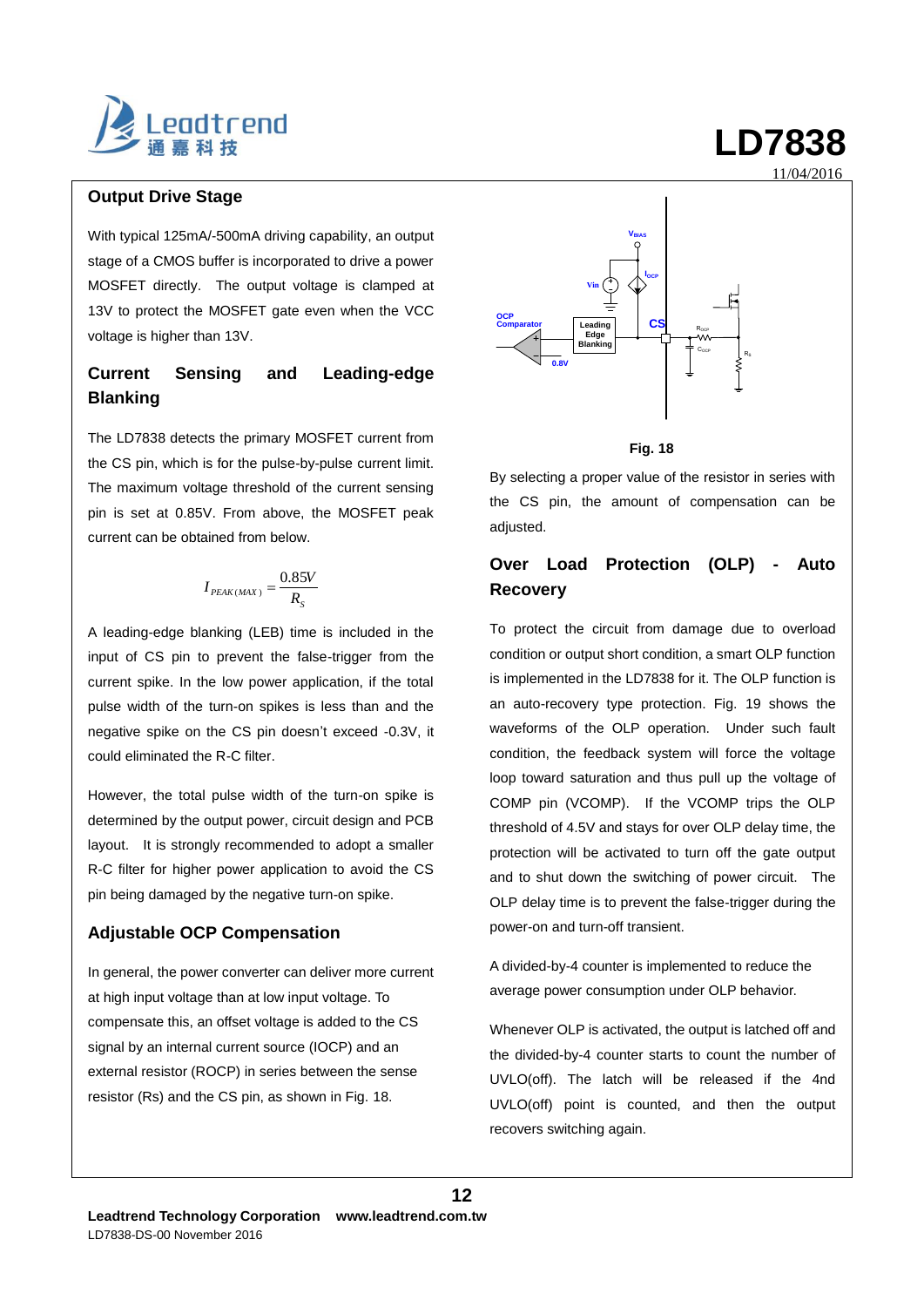

By using such protection mechanism, the average input power can be reduced to a very low level so that the component temperature and stress can be controlled within a safe operating area.





**Fig. 20**

#### **Fig. 19**

### **OVP (Over Voltage Protection) on Vcc**

The maximum rating of the VCC pin is limited below 29V. To prevent VCC from the fault condition, the LD7838 is implemented with OVP function on Vcc pin. As soon as the Vcc voltage is over OVP threshold voltage, the output gate drive circuit will be shutdown simultaneously thus to stop the switching of the power MOSFET until the next UVLO(on). The Vcc OVP function of the LD7838 is an auto-recovery protection. The Fig. 20 shows its operation. Upon removal of the OVP condition will resume the Vcc level and the output operation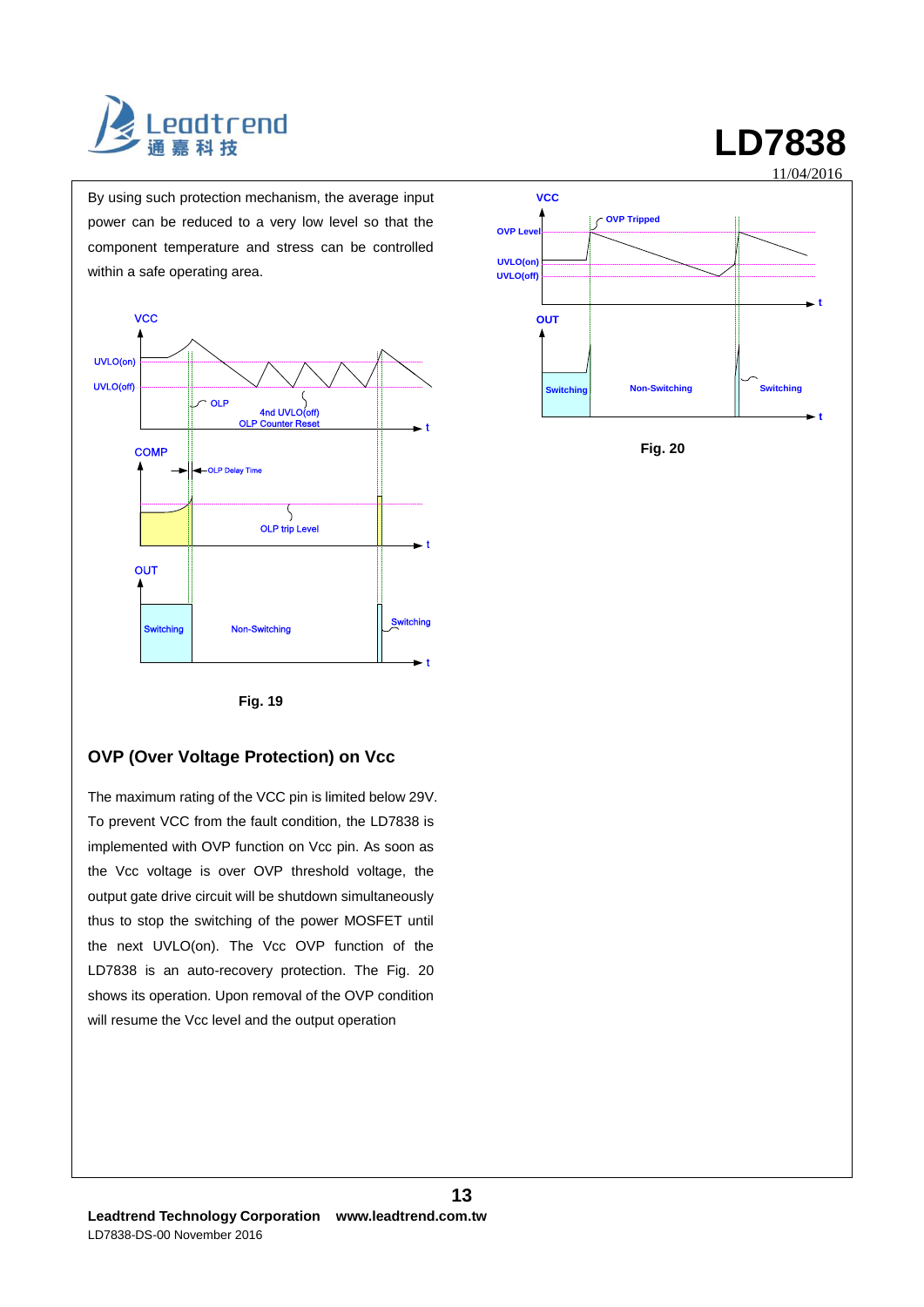

## **Package Information SOP-7**



|                |             | <b>Dimensions in Millimeters</b> | <b>Dimensions in Inch</b> |            |  |
|----------------|-------------|----------------------------------|---------------------------|------------|--|
| <b>Symbols</b> | <b>MIN</b>  | <b>MAX</b>                       | <b>MIN</b>                | <b>MAX</b> |  |
| A              | 4.801       | 5.004                            | 0.189                     | 0.197      |  |
| B              | 3.810       | 3.988                            | 0.150                     | 0.157      |  |
| C              | 1.346       | 1.753                            | 0.053                     | 0.069      |  |
| D              | 0.330       | 0.508                            | 0.013                     | 0.020      |  |
| F              | 1.194       | 1.346                            | 0.047                     | 0.053      |  |
| н              | 0.178       | 0.254                            | 0.007                     | 0.010      |  |
|                | 0.102       | 0.254                            | 0.004                     | 0.010      |  |
| J              | 5.791       | 6.198                            | 0.228                     | 0.244      |  |
| М              | 0.406       | 1.270                            | 0.016                     | 0.050      |  |
| θ              | $0^{\circ}$ | $8^{\circ}$                      | $0^{\circ}$               | 8°         |  |

### **Important Notice**

Leadtrend Technology Corp. reserves the right to make changes or corrections to its products at any time without notice. Customers should verify the datasheets are current and complete before placing order.

M

11/04/2016